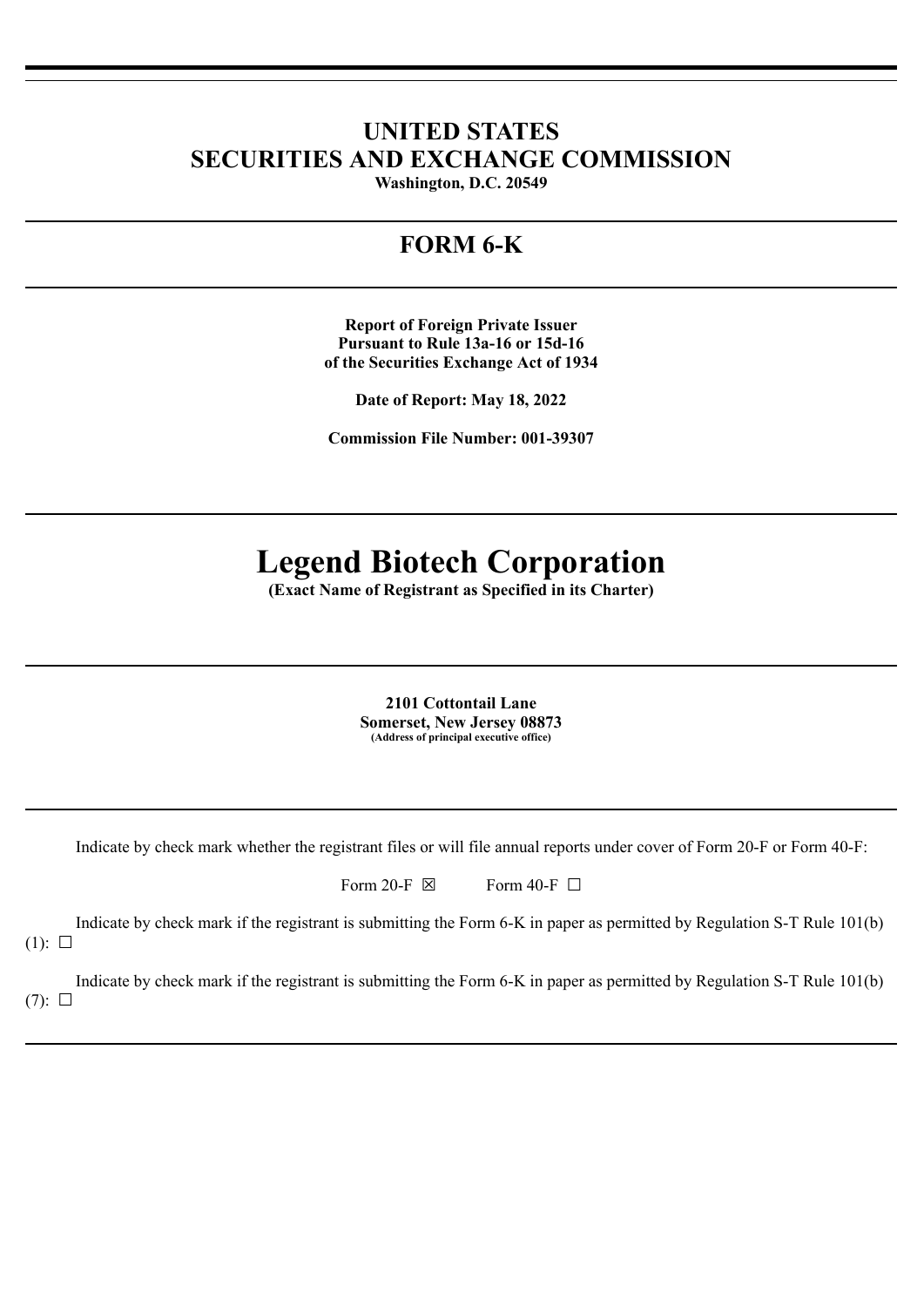This report on Form 6-K, including Exhibit 99.1, shall be deemed to be incorporated by reference in the registration statements of Legend Biotech Corporation on Form F-3 (Nos. 333-257609 and 333-257625) and Form S-8 (No. 333-239478), to the extent not superseded by documents or reports subsequently filed.

#### **Legend Biotech Announces Acceptance of Abstracts at the 2022 ASCO and EHA Annual Meetings**

On May 18, 2022, Legend Biotech Corporation ("Legend Biotech") issued a press release announcing the acceptance of several company-sponsored abstracts at the 2022 American Society of Clinical Oncology (ASCO) Annual Meeting and the European Hematology Association's (EHA) 2022 Hybrid Congress.

The press release announcing the acceptance of abstracts at ASCO and EHA is attached to this Form as Exhibit 99.1 and is incorporated herein by reference.

**EXHIBIT INDEX**

**Exhibit Title**

[99.1](#page-3-0) Press [Release,](#page-3-0) dated May 18, 2022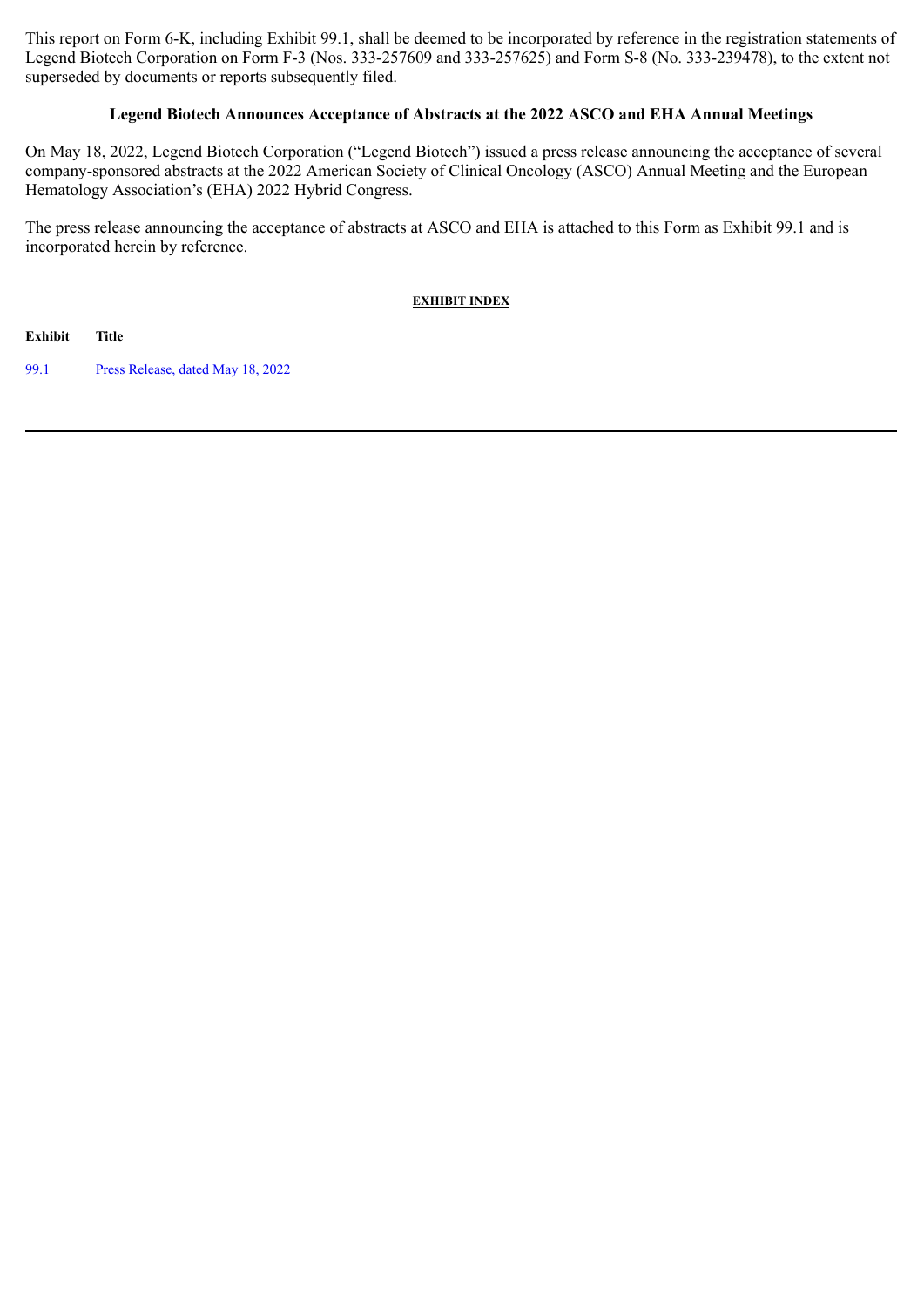#### **SIGNATURES**

Pursuant to the requirements of the Securities Exchange Act of 1934, the registrant has duly caused this report to be signed on its behalf by the undersigned, thereunto duly authorized.

#### **LEGEND BIOTECH CORPORATION**

Date: May 18, 2022 By: /s/ Ying Huang

Name:Ying Huang, Ph.D. Title: Chief Executive Officer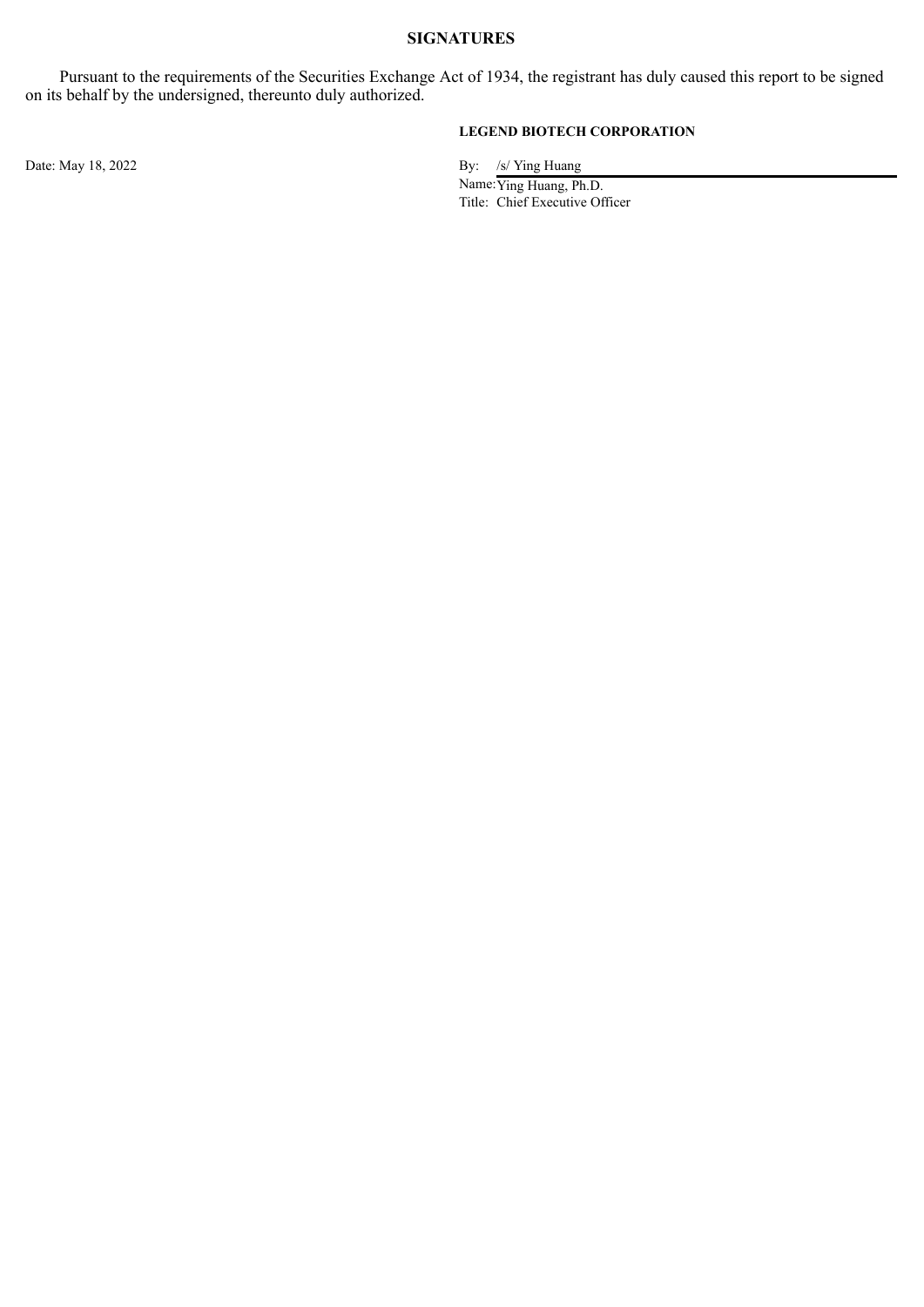#### <span id="page-3-0"></span>**Legend Biotech to Highlight Continued Progress in the Treatment of Multiple Myeloma With Updated Data From BCMA CAR-T Studies at 2022 ASCO and EHA**

- *Longer term follow-up data will be presented from the pivotal CARTITUDE-1 study in patients with relapsed or refractory multiple myeloma, which supported the recent U.S. FDA approval of CARVYKTI™ (ciltacabtagene autoleucel; cilta-cel)*
- *Updated data from Cohorts A and B of the CARTITUDE-2 study evaluating cilta-cel in earlier lines of multiple myeloma treatment will also be featured*

SOMERSET, N.J.--(BUSINESS WIRE)--May 18, 2022--Legend Biotech Corporation (NASDAQ: LEGN) (Legend Biotech), a global biotechnology company developing, manufacturing and commercializing novel therapies to treat life-threatening diseases, today announced that eight company-sponsored abstracts were accepted at the 2022 American Society of Clinical Oncology (ASCO) Annual Meeting and the European Hematology Association's (EHA) 2022 Hybrid Congress.

The presentations will provide updates from the CARTITUDE clinical development program, which evaluates ciltacabtagene autoleucel (cilta-cel), a B-cell maturation antigen (BCMA)-directed chimeric antigen receptor T-cell (CAR-T) therapy, for multiple myeloma.

Longer-term results from CARTITUDE-1, two years following the last patient in, will be presented as posters at ASCO and EHA. CARTITUDE-1 is a Phase 1b/2 study in heavily pretreated patients with relapsed or refractory multiple myeloma (RRMM), which supported the recent approval of CARVYKTI™ by the U.S. Food and Drug Administration (FDA).

Updated data from Cohorts A and B of the CARTITUDE-2 study will also be presented. The multicohort study evaluates the safety and efficacy of cilta-cel in various multiple myeloma settings including earlier lines. Data from Cohort A, which includes patients who had progressive multiple myeloma after 1-3 prior lines of therapy and were lenalidomide-refractory, will be presented as a poster discussion at ASCO and as a poster at EHA. Data from Cohort B, which includes patients who experienced early relapse after initial therapy including a proteasome inhibitor and an immunomodulatory drug, will be presented as a poster at ASCO and an oral presentation at EHA. Additional data will also be presented at both meetings including analyses from the real-world LocoMMotion study, a prospective multinational study of real-life standard of care treatments in routine clinical practice for patients with RRMM.

"Legend Biotech, together with our partner Janssen, look forward to presenting longer term data from our CARTITUDE clinical development program of cilta-cel in multiple myeloma," said Ying Huang, Ph.D., Chief Executive Officer of Legend Biotech. "Results from the CARTITUDE-1 study underscore the potential of CARVYKTI™ to provide early, deep and durable responses in patients with relapsed or refractory multiple myeloma. We are also excited to share updated data from the CARTITUDE-2 study, which demonstrates the promise of cilta-cel in earlier lines of treatment."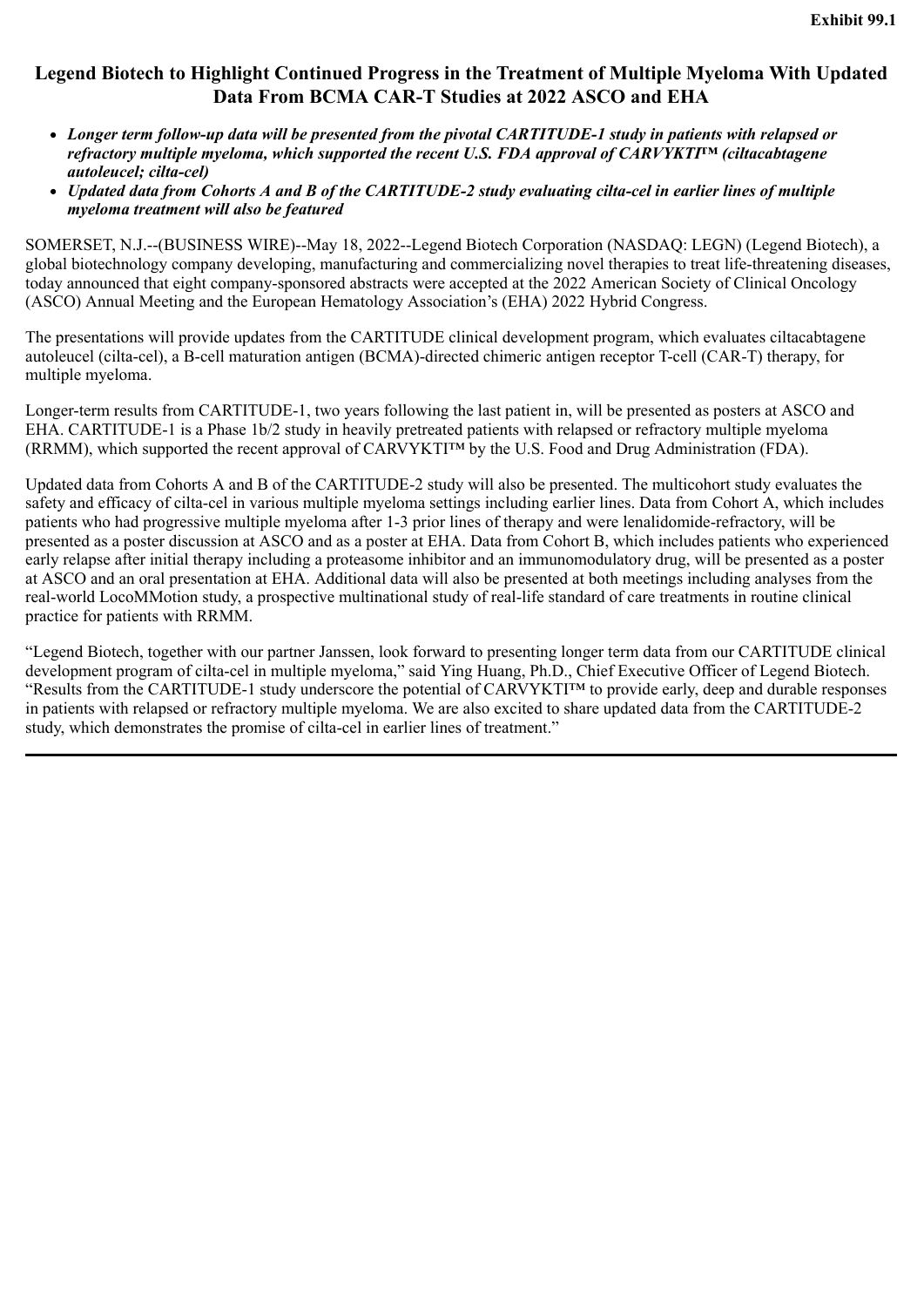A select list of abstracts from the meetings can be found below.

### **ASCO Presentations (June 3-7, 2022)**

| Abstract<br>No.                           | <b>Title</b>                                                                                                                                                                                                                                                                                        | <b>Information</b>                                                                                                                                                        |
|-------------------------------------------|-----------------------------------------------------------------------------------------------------------------------------------------------------------------------------------------------------------------------------------------------------------------------------------------------------|---------------------------------------------------------------------------------------------------------------------------------------------------------------------------|
| Abstract<br>#8028<br>Poster               | Phase 1b/2 study of ciltacabtagene autoleucel, a BCMA-directed CAR-T cell therapy, in patients with<br>relapsed/refractory multiple myeloma (CARTITUDE-1): Two years post-LPI.                                                                                                                      | <b>Session Title:</b><br>Hematologic<br>Malignancies-Plasma<br>Cell Dyscrasia<br>Date/Time: June 4, 2022,<br>9:00 am - 12:00 pm EDT<br>Location: Hall A & On<br>Demand    |
| Abstract<br>#8020<br>Poster<br>Discussion | Biological correlative analyses and updated clinical data of ciltacabtagene autoleucel (cilta-cel), a BCMA-directed<br>CAR-T cell therapy, in lenalidomide (len)-refractory patients (pts) with progressive multiple myeloma (MM) after<br>1-3 prior lines of therapy (LOT): CARTITUDE-2, cohort A. | <b>Session Title:</b><br>Hematologic<br>Malignancies-Plasma<br>Cell Dyscrasia<br>Date/Time:<br>June 4, 2022, 5:30-7:00<br>pm EDT<br>Location: Hall A, E451<br>& On Demand |
| Abstract<br>#8029<br>Poster               | Biological correlative analyses and updated clinical data of ciltacabtagene autoleucel (cilta-cel), a BCMA-directed<br>CAR-T cell therapy, in patients with multiple myeloma (MM) and early relapse after initial therapy:<br>CARTITUDE-2, cohort B.                                                | Session Title:<br>Hematologic<br>Malignancies-Plasma<br>Cell Dyscrasia<br>Date/Time: June 4, 2022,<br>9:00 am - 12:00 pm EDT<br>Location: Hall A & On<br>Demand           |
| Abstract<br>#8031<br>Poster               | Subgroup analyses in patients with relapsed/refractory multiple myeloma (RRMM) receiving real-life current<br>standard of care (SOC) in the LocoMMotion study.                                                                                                                                      | <b>Session Title:</b><br>Hematologic<br>Malignancies-Plasma<br>Cell Dyscrasia<br>Date/Time: June 4, 2022,<br>9:00 am - 12:00 pm EDT<br>Location: Hall A & On<br>Demand    |
| Abstract<br>#8030<br>Poster               | Health-related quality of life (HRQoL) in patients with relapsed/refractory multiple myeloma (RRMM) receiving<br>real-life current standard of care (SOC) in the LocoMMotion study.                                                                                                                 | <b>Session Title:</b><br>Hematologic<br>Malignancies-Plasma<br>Cell Dyscrasia<br>Date/Time: June 4, 2022,<br>9:00 am - 12:00 pm EDT<br>Location: Hall A & On<br>Demand    |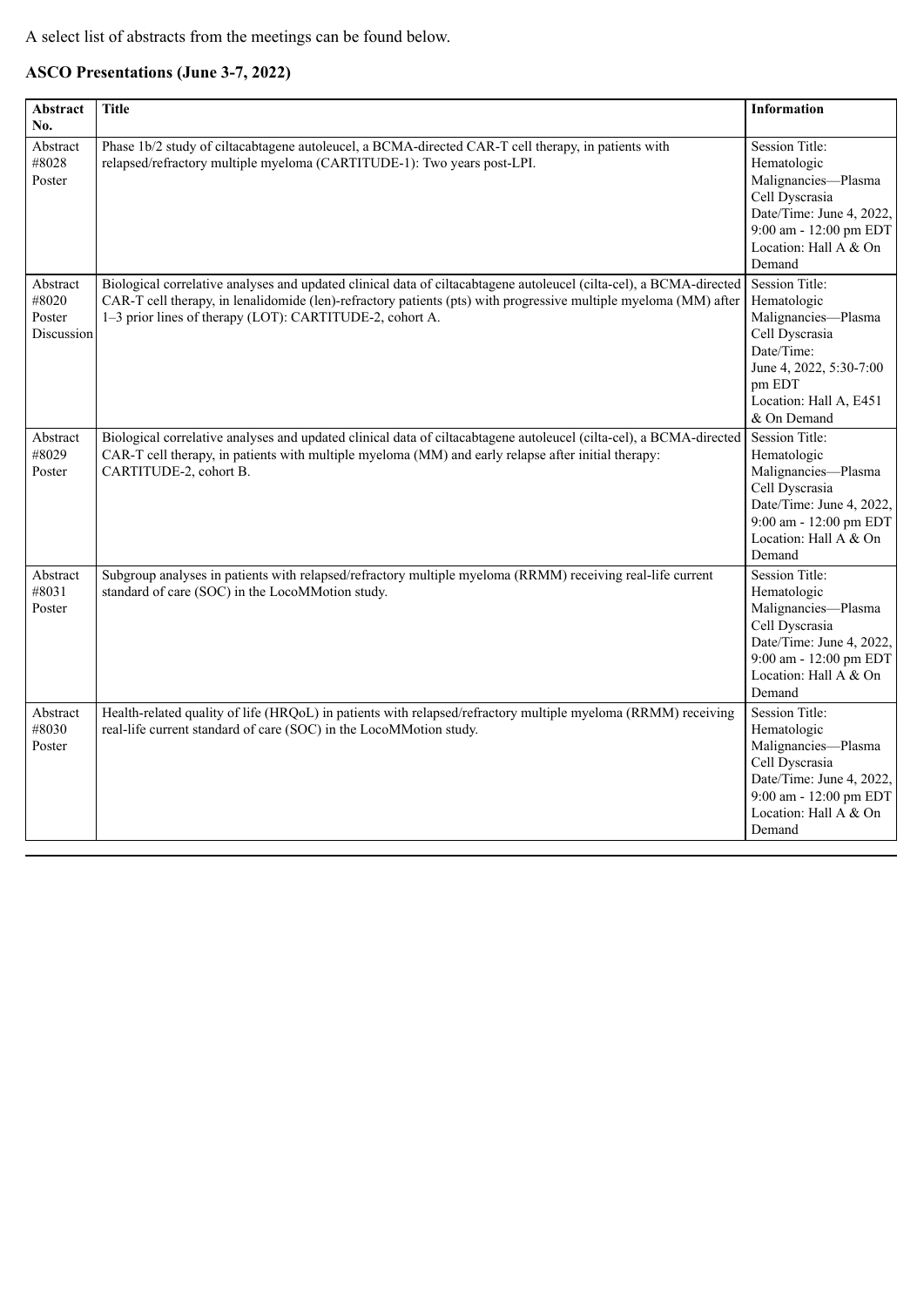#### **EHA Presentations (June 9-12, 2022)**

| Abstract                                            | <b>Title</b>                                                                                                                                                                                                  | <b>Information</b>                                                                                                                                                    |
|-----------------------------------------------------|---------------------------------------------------------------------------------------------------------------------------------------------------------------------------------------------------------------|-----------------------------------------------------------------------------------------------------------------------------------------------------------------------|
| No.<br>Publication<br>#S185<br>Oral<br>Presentation | <b>CARTITUDE-2 Cohort B: Updated Clinical Data and Biological Correlative Analysis</b><br>of Ciltacabtagene Autoleucel in Patients with Multiple Myeloma and Early Relapse<br>After Initial Therapy           | Session Title: Relapsed/refractory myeloma:<br><b>BCMA-directed therapies</b><br>Date/Time: Sunday, June 12, 2022 4:30-5:45 pm<br><b>CEST</b><br>Location: Hall A2-A3 |
| Publication<br>#P961<br>Poster                      | Ciltacabtagene Autoleucel, a BCMA-Directed CAR-T Cell Therapy, in Patients with<br>Relapsed/Refractory Multiple Myeloma: 2-Year Post LPI Results from the Phase 1b/2<br><b>CARTITUDE-1 Study</b>              | Session Title: Poster session<br>Date/Time: Friday, June 10 4:30-5:45 pm CEST                                                                                         |
| Publication<br>#P959<br>Poster                      | Ciltacabtagene Autoleucel in Lenalidomide-Refractory Patients with Progressive<br>Multiple Myeloma After 1-3 Prior Lines of Therapy: CARTITUDE-2 Biological<br>Correlative Analyses and Updated Clinical Data | Session Title: Poster session<br>Date/Time: Friday, June 10, 2022, 4:30-5:45<br><b>CEST</b>                                                                           |
| Publication<br>#P899<br>Poster                      | Real-world Assessment of Treatment Patterns and Outcomes in Patients with<br>Lenalidomide-Refractory Relapsed/Refractory Multiple Myeloma from the Optum<br>Database                                          | Session Title: Myeloma and other monoclinal<br>gammopathies – Clinical Date/Time: Friday, June<br>10, 2022, 4:30-5:45 CEST                                            |
| Publication<br>#P958<br>Poster                      | Real-life Current Standard of Care in Patients with Relapsed/Refractory Multiple<br>Myeloma: Subgroup Analyses from the LocoMMotion Study                                                                     | Session Title: Poster session<br>Date/Time: Friday, June 10, 4:30-5:45 pm CEST                                                                                        |
| Publication<br>#P960<br>Poster                      | Health-related quality of life in the LocoMMotion study of Real-Life Current Standard<br>of Care in Patients with Relapsed/Refractory Multiple Myeloma.                                                       | Session Title: Poster session<br>Date/Time: Friday, June 10, 4:30-5:45 pm CEST                                                                                        |
| Publication<br>#P971<br>Poster                      | Adjusted Comparison of Patient Reported Outcomes from CARTITUDE-1 and<br>LocoMMotion Comparing Ciltacabtagene Autoleucel Versus Real World Clinical<br>Practice in Triple-Class Exposed Multiple Myeloma      | Session Title: Myeloma and other monoclonal<br>gammopathies - Clinical Date/Time: Friday, June<br>10, 4:30-5:45 pm CEST                                               |
| Publication<br>#P904<br>Poster                      | Ciltacabtagene Autoleucel vs Treatments from Real-World Clinical Practice for Triple<br>Class Exposed Patients with Multiple Myeloma: Adjusted Comparisons Based on<br>CARTITUDE-1 and the EMMY French Cohort | Session Title: Myeloma and other monoclonal<br>gammopathies - Clinical<br>Date/Time: Friday, June 10, 4:30-5:45 pm CEST                                               |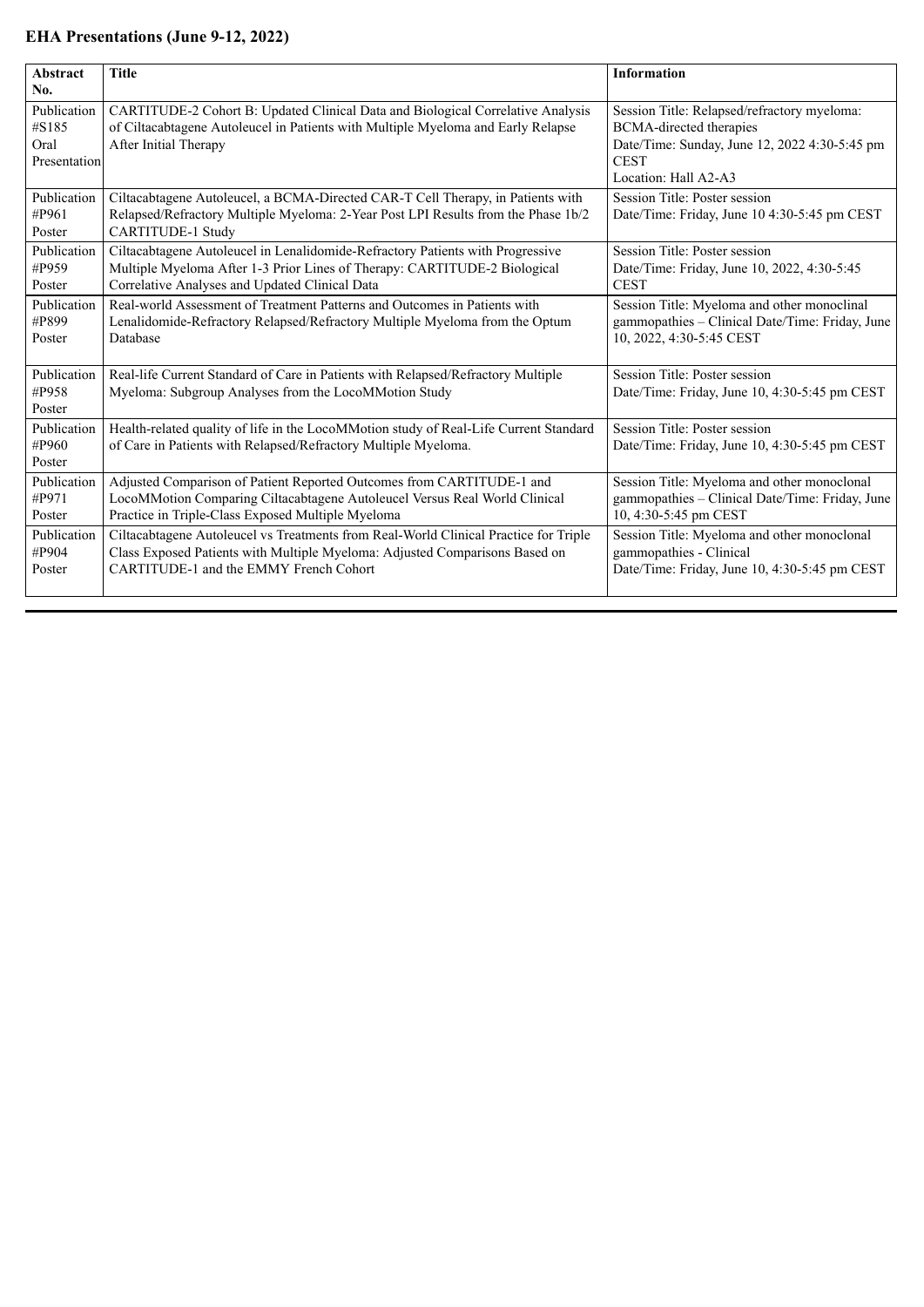#### **About CARVYKTI® (Ciltacabtagene autoleucel; cilta-cel)**

CARVYKTI™ is a BCMA-directed, genetically modified autologous T-cell immunotherapy, which involves reprogramming a patient's own T-cells with a transgene encoding a chimeric antigen receptor (CAR) that identifies and eliminates cells that express BCMA. BCMA is primarily expressed on the surface of malignant multiple myeloma B-lineage cells, as well as latestage B-cells and plasma cells. The CARVYKTI™ CAR protein features two BCMA targeting single domain antibodies designed to confer high avidity against human BCMA. Upon binding to BCMA-expressing cells, the CAR promotes T-cell activation, expansion, and elimination of target cells.1

In December 2017, Legend Biotech Corporation entered into an exclusive worldwide license and collaboration agreement with Janssen Biotech, Inc. to develop and commercialize cilta-cel.

CARVYKTI™ received U.S. FDA approval for the treatment of adult patients with relapsed or refractory multiple myeloma in February 2022. In April 2022, the Committee for Medicinal Products for Human Use (CHMP) of the European Medicines Agency conferred a positive opinion for the marketing authorization of CARVYKTI™ to the European Union. In addition to U.S. Breakthrough Therapy Designation granted in December 2019, cilta-cel received a Breakthrough Therapy Designation in China in August 2020. Cilta-cel also received Orphan Drug Designation from the U.S. FDA in February 2019 and from the European Commission in February 2020.

#### **About CARTITUDE-1**

CARTITUDE-1 (NCT03548207)<sup>2</sup> is an ongoing Phase 1b/2, open-label, single arm, multi-center trial evaluating cilta-cel for the treatment of adult patients with relapsed or refractory multiple myeloma, who previously received at least three prior lines of therapy including a proteasome inhibitor (PI), an immunomodulatory agent (IMiD) and an anti-CD38 monoclonal antibody. Of the 97 patients enrolled in the trial, 99 percent were refractory to the last line of treatment and 88 percent were triple-class refractory, meaning their cancer did not respond, or no longer responds, to an IMiD, a PI and an anti-CD38 monoclonal antibody.

#### **About CARTITUDE-2**

CARTITUDE-2 (NCT04133636)<sup>3</sup> is an ongoing Phase 2 multicohort study evaluating the safety and efficacy of cilta-cel in various clinical settings. Cohort A included patients who had progressive multiple myeloma after 1–3 prior lines of therapy, including PI and IMiD, were lenalidomide refractory, and had no prior exposure to BCMA-targeting agents. Cohort B included patients with early relapse after initial therapy that included a PI and IMiD. The primary objective was to evaluate the percentage of patients with negative minimal residual disease (MRD).

#### **About LocoMMotion**

LocoMMotion (NCT04035226)<sup>4</sup> is a prospective non-interventional study evaluating the safety and efficacy of real-life standardof-care treatments under routine clinical practice over a 24-month period in patients with RRMM. This study aims to understand the effectiveness of current standards of care in heavily pretreated patients with RRMM (reflecting real-world practice in the patient population progressing after PIs, IMiDs and anti-CD38 antibodies).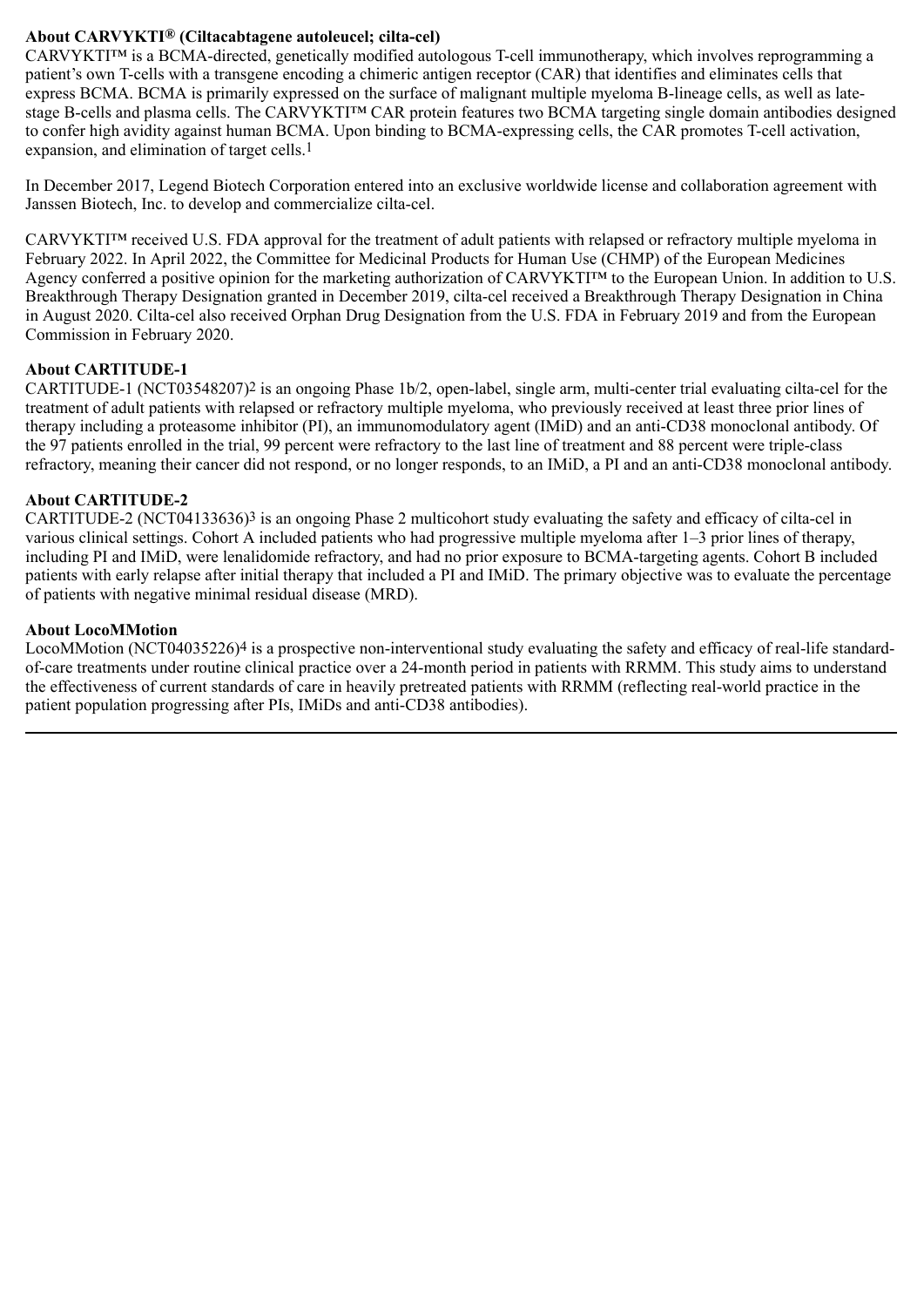#### **About Multiple Myeloma**

Multiple myeloma is an incurable blood cancer that starts in the bone marrow and is characterized by an excessive proliferation of plasma cells.5 In 2022, it is estimated that more than 34,000 people will be diagnosed with multiple myeloma, and more than 12,000 people will die from the disease in the U.S.6 While some patients with multiple myeloma have no symptoms at all, most patients are diagnosed due to symptoms that can include bone problems, low blood counts, calcium elevation, kidney problems or infections.7 Although treatment may result in remission, unfortunately, patients will most likely relapse.8 Patients who relapse after treatment with standard therapies, including protease inhibitors, immunomodulatory agents, and an anti-CD38 monoclonal antibody, have poor prognoses and few treatment options available.<sup>9,10</sup>

#### **CARVYKTI™ Important Safety Information**

#### **INDICATIONS AND USAGE**

CARVYKTI™ (ciltacabtagene autoleucel) is a B-cell maturation antigen (BCMA)-directed genetically modified autologous T cell immunotherapy indicated for the treatment of adult patients with relapsed or refractory multiple myeloma, after four or more prior lines of therapy, including a proteasome inhibitor, an immunomodulatory agent, and an anti-CD38 monoclonal antibody.

#### **WARNING: CYTOKINE RELEASE SYNDROME, NEUROLOGIC TOXICITIES, HLH/MAS, and PROLONGED and RECURRENT CYTOPENIA**

- Cytokine Release Syndrome (CRS), including fatal or life-threatening reactions, occurred in patients following treatment with CARVYKTI™. Do not administer CARVYKTI™ to patients with active infection or inflammatory disorders. Treat severe or life-threatening CRS with tocilizumab or tocilizumab and corticosteroids.
- Immune Effector Cell-Associated Neurotoxicity Syndrome (ICANS), which may be fatal or life-threatening, occurred following treatment with CARVYKTI™, including before CRS onset, concurrently with CRS, after CRS resolution, or in the absence of CRS. Monitor for neurologic events after treatment with CARVYKTI™. Provide supportive care and/or corticosteroids as needed.
- Parkinsonism and Guillain-Barré syndrome and their associated complications resulting in fatal or life-threatening  $\bullet$ reactions have occurred following treatment with CARVYKTI™.
- Hemophagocytic Lymphohistiocytosis/Macrophage Activation Syndrome (HLH/MAS), including fatal and life-threatening reactions, occurred in patients following treatment with CARVYKTI™. HLH/MAS can occur with CRS or neurologic toxicities.
- Prolonged and/or recurrent cytopenias with bleeding and infection and requirement for stem cell transplantation for  $\bullet$ hematopoietic recovery occurred following treatment with CARVYKTI™.
- CARVYKTI<sup>™</sup> is available only through a restricted program under a Risk Evaluation and Mitigation Strategy (REMS) called the CARVYKTI™ REMS Program.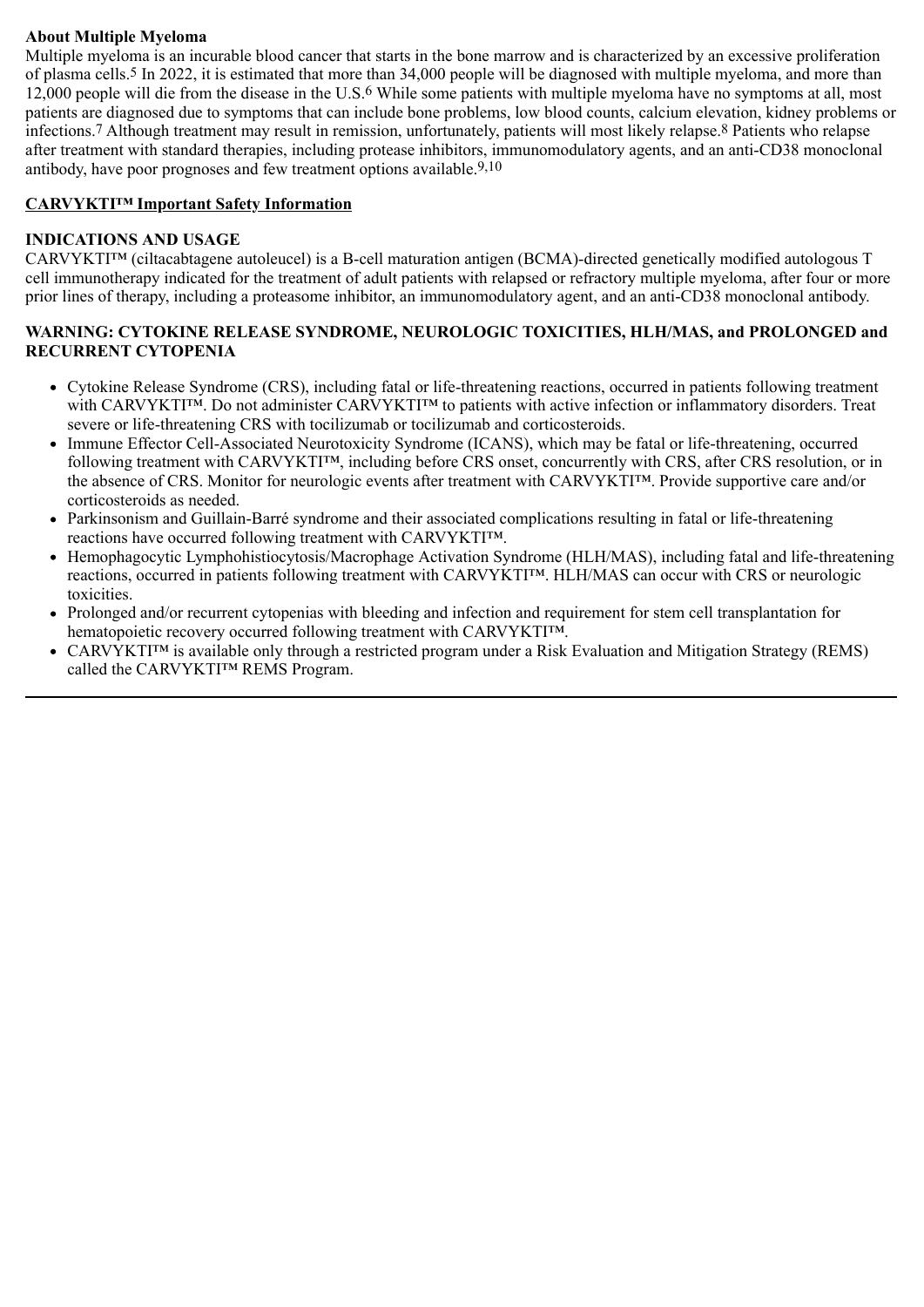#### **WARNINGS AND PRECAUTIONS**

**Cytokine Release Syndrome (CRS)** including fatal or life-threatening reactions, occurred following treatment with CARVYKTI™ in 95% (92/97) of patients receiving ciltacabtagene autoleucel. Grade 3 or higher CRS (2019 ASTCT grade)1 occurred in 5% (5/97) of patients, with Grade 5 CRS reported in 1 patient. The median time to onset of CRS was 7 days (range: 1-12 days). The most common manifestations of CRS included pyrexia (100%), hypotension (43%), increased aspartate aminotransferase (AST) (22%), chills (15%), increased alanine aminotransferase (14%) and sinus tachycardia (11%). Grade 3 or higher events associated with CRS included increased AST and ALT, hyperbilirubinemia, hypotension, pyrexia, hypoxia, respiratory failure, acute kidney injury, disseminated intravascular coagulation, HLH/MAS, angina pectoris, supraventricular and ventricular tachycardia, malaise, myalgias, increased C-reactive protein, ferritin, blood alkaline phosphatase and gammaglutamyl transferase.

Identify CRS based on clinical presentation. Evaluate for and treat other causes of fever, hypoxia, and hypotension. CRS has been reported to be associated with findings of HLH/MAS, and the physiology of the syndromes may overlap. HLH/MAS is a potentially life-threatening condition. In patients with progressive symptoms of CRS or refractory CRS despite treatment, evaluate for evidence of HLH/MAS.

Sixty-nine of 97 (71%) patients received tocilizumab and/or a corticosteroid for CRS after infusion of ciltacabtagene autoleucel. Forty-four (45%) patients received only tocilizumab, of whom 33 (34%) received a single dose and 11 (11%) received more than one dose; 24 patients (25%) received tocilizumab and a corticosteroid, and one patient (1%) received only corticosteroids. Ensure that a minimum of two doses of tocilizumab are available prior to infusion of CARVYKTI™.

Monitor patients at least daily for 10 days following CARVYKTI<sup>™</sup> infusion at a REMS-certified healthcare facility for signs and symptoms of CRS. Monitor patients for signs or symptoms of CRS for at least 4 weeks after infusion. At the first sign of CRS, immediately institute treatment with supportive care, tocilizumab, or tocilizumab and corticosteroids. Counsel patients to seek immediate medical attention should signs or symptoms of CRS occur at any time. Neurologic toxicities, which may be severe, life-threatening or fatal, occurred following treatment with CARVYKTI™.

**Neurologic toxicities**, which may be severe, life-threatening or fatal, occurred following treatment with CARVYKTI™. Neurologic toxicities included ICANS, neurologic toxicity with signs and symptoms of parkinsonism, Guillain-Barré Syndrome, peripheral neuropathies, and cranial nerve palsies. Counsel patients on the signs and symptoms of these neurologic toxicities, and on the delayed nature of onset of some of these toxicities. Instruct patients to seek immediate medical attention for further assessment and management if signs or symptoms of any of these neurologic toxicities occur at any time.

Overall, one or more subtypes of neurologic toxicity described below occurred following ciltacabtagene autoleucel in 26% (25/97) of patients, of which 11% (11/97) of patients experienced Grade 3 or higher events. These subtypes of neurologic toxicities were also observed in two ongoing studies.

Immune Effector Cell-Associated Neurotoxicity Syndrome (ICANS): Patients receiving CARVYKTI™ may experience fatal of life-threatening ICANS following treatment with CARVYKTI™, including before CRS onset, concurrently with CRS, after CRS resolution, or in the absence of CRS.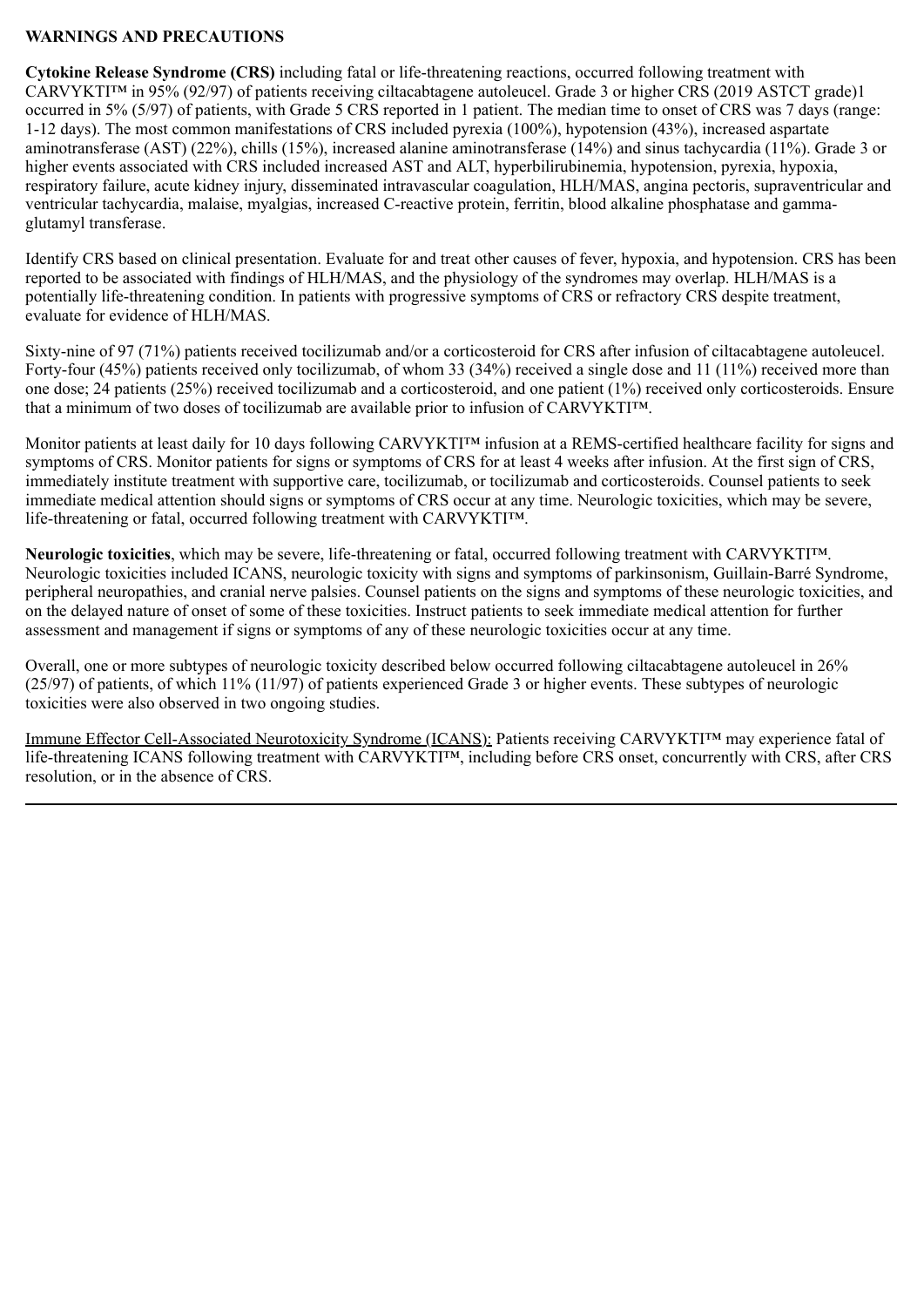ICANS occurred in 23% (22/97) of patients receiving ciltacabtagene autoleucel including Grade 3 or 4 events in 3% (3/97) and Grade 5 (fatal) events in 2% (2/97). The median time to onset of ICANS was 8 days (range 1-28 days). All 22 patients with ICANS had CRS. The most frequent (≥5%) manifestation of ICANS included encephalopathy (23%), aphasia (8%) and headache (6%). Monitor patients at least daily for 10 days following CARVYKTI™ infusion at the REMS-certified healthcare facility for signs and symptoms of ICANS. Rule out other causes of ICANS symptoms.

Monitor patients for signs or symptoms of ICANS for at least 4 weeks after infusion and treat promptly. Neurologic toxicity should be managed with supportive care and/or corticosteroids as needed.

Parkinsonism: Of the 25 patients in the CARTITUDE-1 study experiencing any neurotoxicity, five male patients had neurologic toxicity with several signs and symptoms of parkinsonism, distinct from immune effector cell-associated neurotoxicity syndrome (ICANS). Neurologic toxicity with parkinsonism has been reported in other ongoing trials of ciltacabtagene autoleucel. Patients had parkinsonian and nonparkinsonian symptoms that included tremor, bradykinesia, involuntary movements, stereotypy, loss of spontaneous movements, masked facies, apathy, flat affect, fatigue, rigidity, psychomotor retardation, micrographia, dysgraphia, apraxia, lethargy, confusion, somnolence, loss of consciousness, delayed reflexes, hyperreflexia, memory loss, difficulty swallowing, bowel incontinence, falls, stooped posture, shuffling gait, muscle weakness and wasting, motor dysfunction, motor and sensory loss, akinetic mutism, and frontal lobe release signs. The median onset of parkinsonism in the 5 patients in CARTITUDE-1 was 43 days (range 15-108) from infusion of ciltacabtagene autoleucel.

Monitor patients for signs and symptoms of parkinsonism that may be delayed in onset and managed with supportive care measures. There is limited efficacy information with medications used for the treatment of Parkinson's disease, for the improvement or resolution of parkinsonism symptoms following CARVYKTI™ treatment.

Guillain-Barré Syndrome: A fatal outcome following Guillain-Barré Syndrome (GBS) has occurred in another ongoing study of ciltacabtagene autoleucel despite treatment with intravenous immunoglobulins. Symptoms reported include those consistent with MillerFisher variant of GBS, encephalopathy, motor weakness, speech disturbances and polyradiculoneuritis.

Monitor for GBS. Evaluate patients presenting with peripheral neuropathy for GBS. Consider treatment of GBS with supportive care measures and in conjunction with immunoglobulins and plasma exchange, depending on severity of GBS.

Peripheral Neuropathy: Six patients in CARTITUDE-1 developed peripheral neuropathy. These neuropathies presented as sensory, motor or sensorimotor neuropathies. Median time of onset of symptoms was 62 days (range 4-136 days), median duration of peripheral neuropathies was 256 days (range 2-465 days) including those with ongoing neuropathy. Patients who experienced peripheral neuropathy also experienced cranial nerve palsies or GBS in other ongoing trials of ciltacabtagene autoleucel.

Cranial Nerve Palsies: Three patients (3.1%) experienced cranial nerve palsies in CARTITUDE-1. All three patients had 7th cranial nerve palsy; one patient had 5th cranial nerve palsy as well. Median time to onset was 26 days (range 21-101 days) following infusion of ciltacabtagene autoleucel. Occurrence of 3rd and 6th cranial nerve palsy, bilateral 7th cranial nerve palsy, worsening of cranial nerve palsy after improvement, and occurrence of peripheral neuropathy in patients with cranial nerve palsy have also been reported in ongoing trials of ciltacabtagene autoleucel. Monitor patients for signs and symptoms of cranial nerve palsies. Consider management with systemic corticosteroids, depending on the severity and progression of signs and symptoms.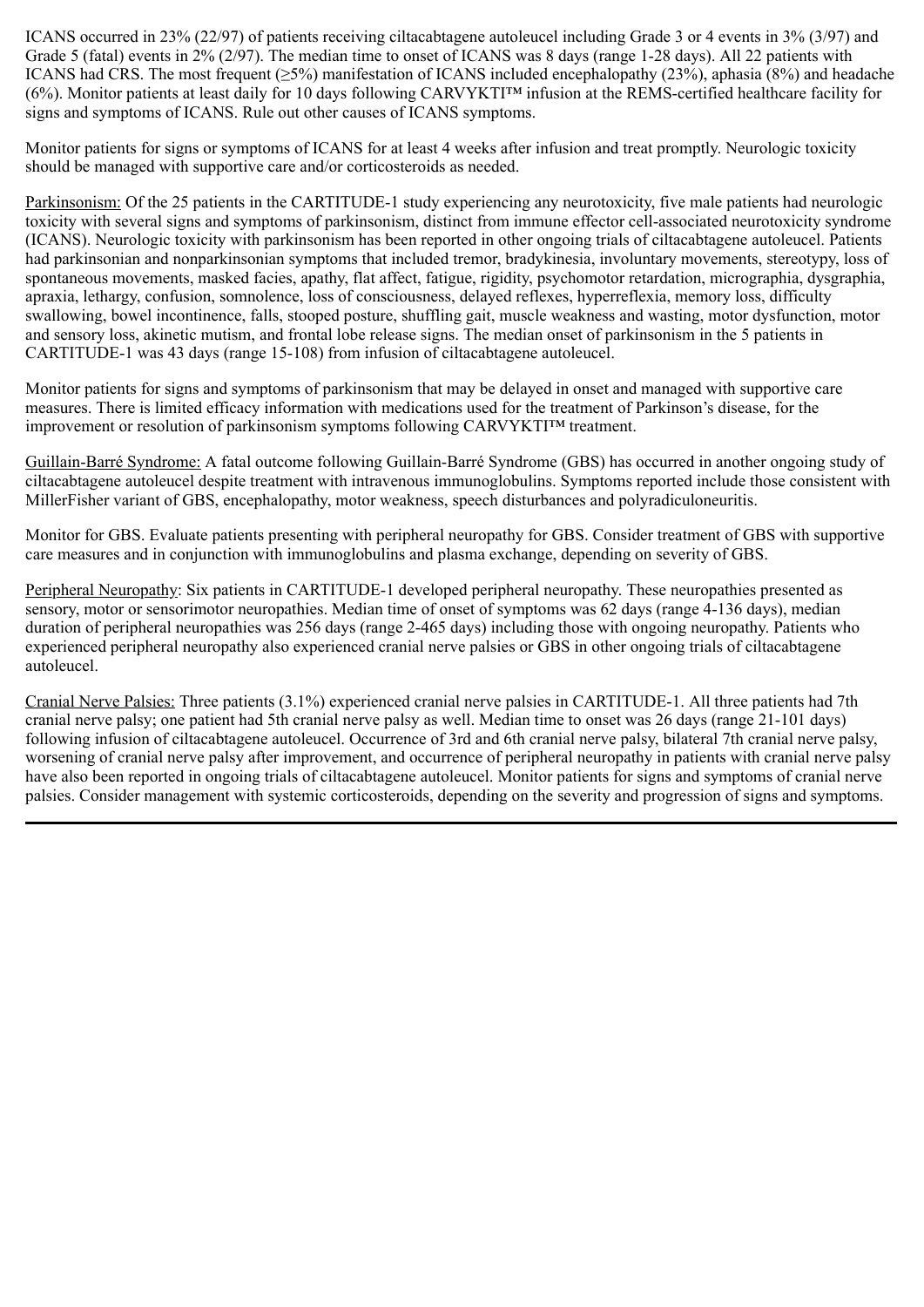**Hemophagocytic Lymphohistiocytosis (HLH)/Macrophage Activation Syndrome (MAS):** Fatal HLH occurred in one patient (1%), 99 days after ciltacabtagene autoleucel. The HLH event was preceded by prolonged CRS lasting 97 days. The manifestations of HLH/MAS include hypotension, hypoxia with diffuse alveolar damage, coagulopathy, cytopenia, and multiorgan dysfunction, including renal dysfunction. HLH is a life-threatening condition with a high mortality rate if not recognized and treated early. Treatment of HLH/MAS should be administered per institutional standards.

**CARVYKTI™ REMS:** Because of the risk of CRS and neurologic toxicities, CARVYKTI™ is available only through a restricted program under a Risk Evaluation and Mitigation Strategy (REMS) called the CARVYKTI™ REMS.

Further information is available at www.CARVYKTIrems.com or 1-844-672-0067.

**Prolonged and Recurrent Cytopenias:** Patients may exhibit prolonged and recurrent cytopenias following lymphodepleting chemotherapy and CARVYKTI™ infusion. One patient underwent autologous stem cell therapy for hematopoietic reconstitution due to prolonged thrombocytopenia.

In CARTITUDE-1, 30% (29/97) of patients experienced prolonged Grade 3 or 4 neutropenia and 41% (40/97) of patients experienced prolonged Grade 3 or 4 thrombocytopenia that had not resolved by Day 30 following ciltacabtagene autoleucel infusion.

Recurrent Grade 3 or 4 neutropenia, thrombocytopenia, lymphopenia and anemia were seen in 63% (61/97), 18% (17/97), 60% (58/97), and 37% (36/97) after recovery from initial Grade 3 or 4 cytopenia following infusion. After Day 60 following ciltacabtagene autoleucel infusion, 31%, 12% and 6% of patients had a recurrence of Grade 3 or higher lymphopenia, neutropenia and thrombocytopenia, respectively, after initial recovery of their Grade 3 or 4 cytopenia. Eighty-seven percent (84/97) of patients had one, two, or three or more recurrences of Grade 3 or 4 cytopenias after initial recovery of Grade 3 or 4 cytopenia. Six and 11 patients had Grade 3 or 4 neutropenia and thrombocytopenia, respectively, at the time of death.

Monitor blood counts prior to and after CARVYKTI™ infusion. Manage cytopenias with growth factors and blood product transfusion support according to local institutional guidelines.

**Infections:** CARVYKTI™ should not be administered to patients with active infection or inflammatory disorders. Severe, lifethreatening or fatal infections occurred in patients after CARVYKTI™ infusion.

Infections (all grades) occurred in 57 (59%) patients. Grade 3 or 4 infections occurred in 23% (22/97) of patients; Grade 3 or 4 infections with an unspecified pathogen occurred in 17%, viral infections in 7%, bacterial infections in 1%, and fungal infections in 1% of patients. Overall, four patients had Grade 5 infections: lung abscess  $(n=1)$ , sepsis  $(n=2)$  and pneumonia  $(n=1)$ .

Monitor patients for signs and symptoms of infection before and after CARVYKTI™ infusion and treat patients appropriately. Administer prophylactic, pre-emptive and/or therapeutic antimicrobials according to the standard institutional guidelines. Febrile neutropenia was observed in 10% of patients after ciltacabtagene autoleucel infusion, and may be concurrent with CRS. In the event of febrile neutropenia, evaluate for infection and manage with broad-spectrum antibiotics, fluids and other supportive care, as medically indicated.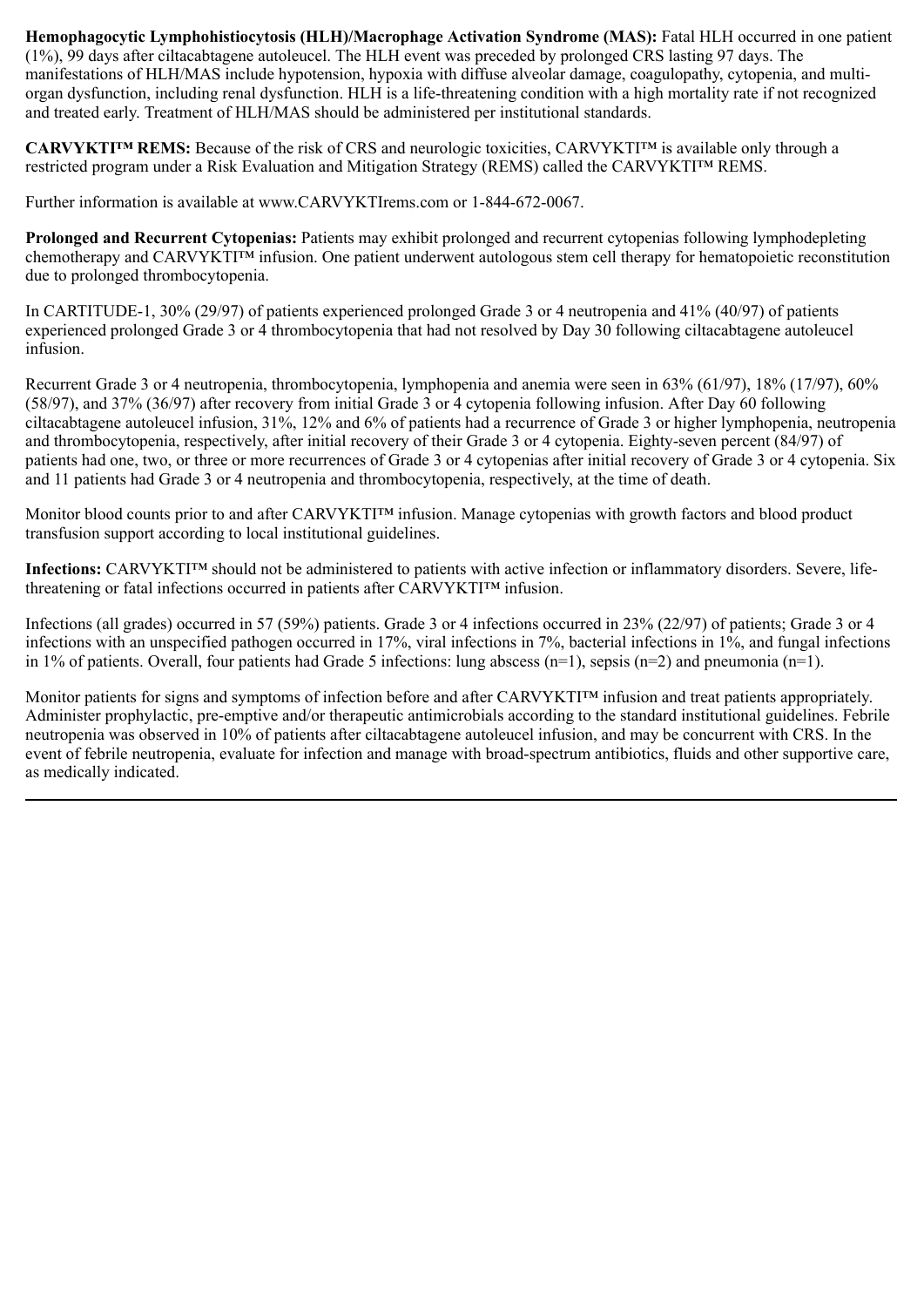Viral Reactivation: Hepatitis B virus (HBV) reactivation, in some cases resulting in fulminant hepatitis, hepatic failure and death, can occur in patients with hypogammaglobulinemia. Perform screening for Cytomegalovirus (CMV), HBV, hepatitis C virus (HCV), and human immunodeficiency virus (HIV), or any other infectious agents if clinically indicated in accordance with clinical guidelines before collection of cells for manufacturing. Consider antiviral therapy to prevent viral reactivation per local institutional guidelines/clinical practice.

**Hypogammaglobulinemia** was reported as an adverse event in 12% (12/97) of patients; laboratory IgG levels fell below 500 mg/dL after infusion in 92% (89/97) of patients. Monitor immunoglobulin levels after treatment with CARVYKTI™ and administer IVIG for IgG <400 mg/dL. Manage per local institutional guidelines, including infection precautions and antibiotic or antiviral prophylaxis.

Use of Live Vaccines: The safety of immunization with live viral vaccines during or following CARVYKTI™ treatment has not been studied. Vaccination with live virus vaccines is not recommended for at least 6 weeks prior to the start of lymphodepleting chemotherapy, during CARVYKTI™ treatment, and until immune recovery following treatment with CARVYKTI™.

**Hypersensitivity Reactions** have occurred in 5% (5/97) of patients following ciltacabtagene autoleucel infusion. Serious hypersensitivity reactions, including anaphylaxis, may be due to the dimethyl sulfoxide (DMSO) in CARVYKTI™. Patients should be carefully monitored for 2 hours after infusion for signs and symptoms of severe reaction. Treat promptly and manage appropriately according to the severity of the hypersensitivity reaction.

**Secondary Malignancies:** Patients may develop secondary malignancies. Monitor life-long for secondary malignancies. In the event that a secondary malignancy occurs, contact Janssen Biotech, Inc., at 1-800-526-7736 for reporting and to obtain instructions on collection of patient samples for testing of secondary malignancy of T cell origin.

**Effects on Ability to Drive and Use Machines:** Due to the potential for neurologic events, including altered mental status, seizures, neurocognitive decline, or neuropathy, patients are at risk for altered or decreased consciousness or coordination in the 8 weeks following CARVYKTI™ infusion. Advise patients to refrain from driving and engaging in hazardous occupations or activities, such as operating heavy or potentially dangerous machinery during this initial period, and in the event of new onset of any neurologic toxicities.

#### **ADVERSE REACTIONS**

The most common non-laboratory adverse reactions (incidence greater than 20%) are pyrexia, cytokine release syndrome, hypogammaglobulinemia, hypotension, musculoskeletal pain, fatigue, infections of unspecified pathogen, cough, chills, diarrhea, nausea, encephalopathy, decreased appetite, upper respiratory tract infection, headache, tachycardia, dizziness, dyspnea, edema, viral infections, coagulopathy, constipation, and vomiting. The most common laboratory adverse reactions (incidence greater than or equal to 50%) include thrombocytopenia, neutropenia, anemia, aminotransferase elevation, and hypoalbuminemia.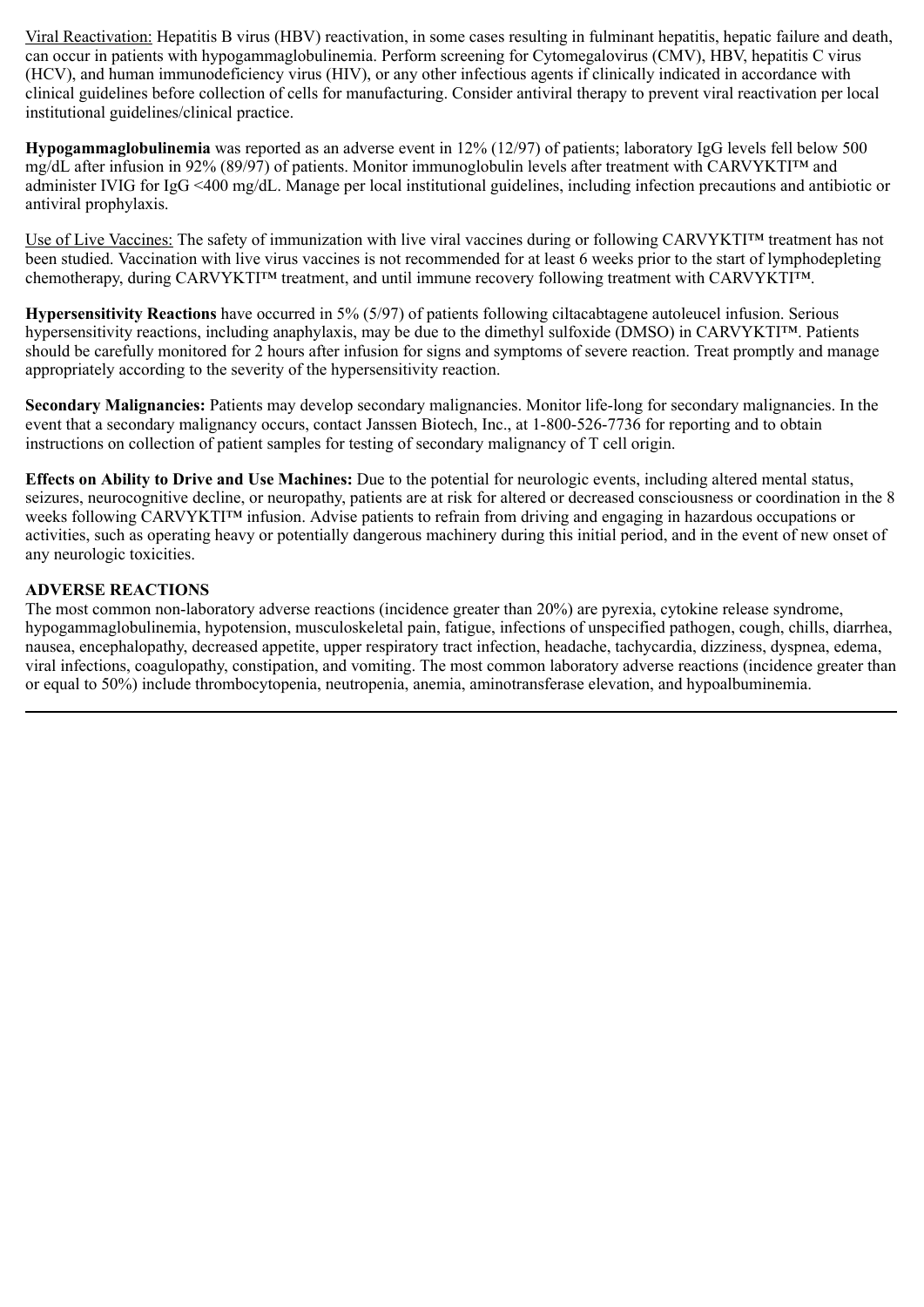Please read full Prescribing Information including Boxed Warning for CARVYKTI™.

#### **About Legend Biotech**

Legend Biotech is a global biotechnology company dedicated to treating, and one day curing, life-threatening diseases. Headquartered in Somerset, New Jersey, we are developing advanced cell therapies across a diverse array of technology platforms, including autologous and allogenic chimeric antigen receptor T-cell, T-cell receptor (TCR-T), and natural killer (NK) cell-based immunotherapy. From our three R&D sites around the world, we apply these innovative technologies to pursue the discovery of safe, efficacious and cutting-edge therapeutics for patients worldwide.

Learn more at www.legendbiotech.com and follow us on Twitter and LinkedIn.

#### **Cautionary Note Regarding Forward-Looking Statements**

Statements in this press release about future expectations, plans and prospects, as well as any other statements regarding matters that are not historical facts, constitute "forward-looking statements" within the meaning of The Private Securities Litigation Reform Act of 1995. These statements include, but are not limited to, statements relating to Legend Biotech's strategies and objectives; statements relating to CARVYKTI™, including Legend Biotech's expectations for CARVYKTI™, such as Legend Biotech's manufacturing and commercialization expectations for CARVYKTI<sup>™</sup> and the potential effect of treatment with CARVYKTI™; statements about submissions for cilta-cel to, and the progress of such submissions with, the U.S. Food and Drug Administration (FDA), the European Medicines Agency (EMA), the Chinese Center for Drug Evaluation of National Medical Products Administration (CDE) and other regulatory authorities; the anticipated timing of, and ability to progress, clinical trials, including patient enrollment; the submission of Investigational New Drug (IND) applications to, and maintenance of such applications with, regulatory authorities; the ability to generate, analyze and present data from clinical trials; and the potential benefits of Legend Biotech's product candidates. The words "anticipate," "believe," "continue," "could," "estimate," "expect," "intend," "may," "plan," "potential," "predict," "project," "should," "target," "will," "would" and similar expressions are intended to identify forward-looking statements, although not all forward-looking statements contain these identifying words. Actual results may differ materially from those indicated by such forward-looking statements as a result of various important factors. Legend Biotech's expectations could be affected by, among other things, uncertainties involved in the development of new pharmaceutical products; unexpected clinical trial results, including as a result of additional analysis of existing clinical data or unexpected new clinical data; unexpected regulatory actions or delays, including requests for additional safety and/or efficacy data or analysis of data, or government regulation generally; unexpected delays as a result of actions undertaken, or failures to act, by our third party partners; uncertainties arising from challenges to Legend Biotech's patent or other proprietary intellectual property protection, including the uncertainties involved in the U.S. litigation process; competition in general; government, industry, and general public pricing and other political pressures; the duration and severity of the COVID-19 pandemic and governmental and regulatory measures implemented in response to the evolving situation; as well as the other factors discussed in the "Risk Factors" section of the Legend Biotech's Annual Report filed with the Securities and Exchange Commission on March 31, 2022. Should one or more of these risks or uncertainties materialize, or should underlying assumptions prove incorrect, actual results may vary materially from those described in this press release as anticipated, believed, estimated or expected. Any forward-looking statements contained in this press release speak only as of the date of this press release. Legend Biotech specifically disclaims any obligation to update any forward-looking statement, whether as a result of new information, future events or otherwise.